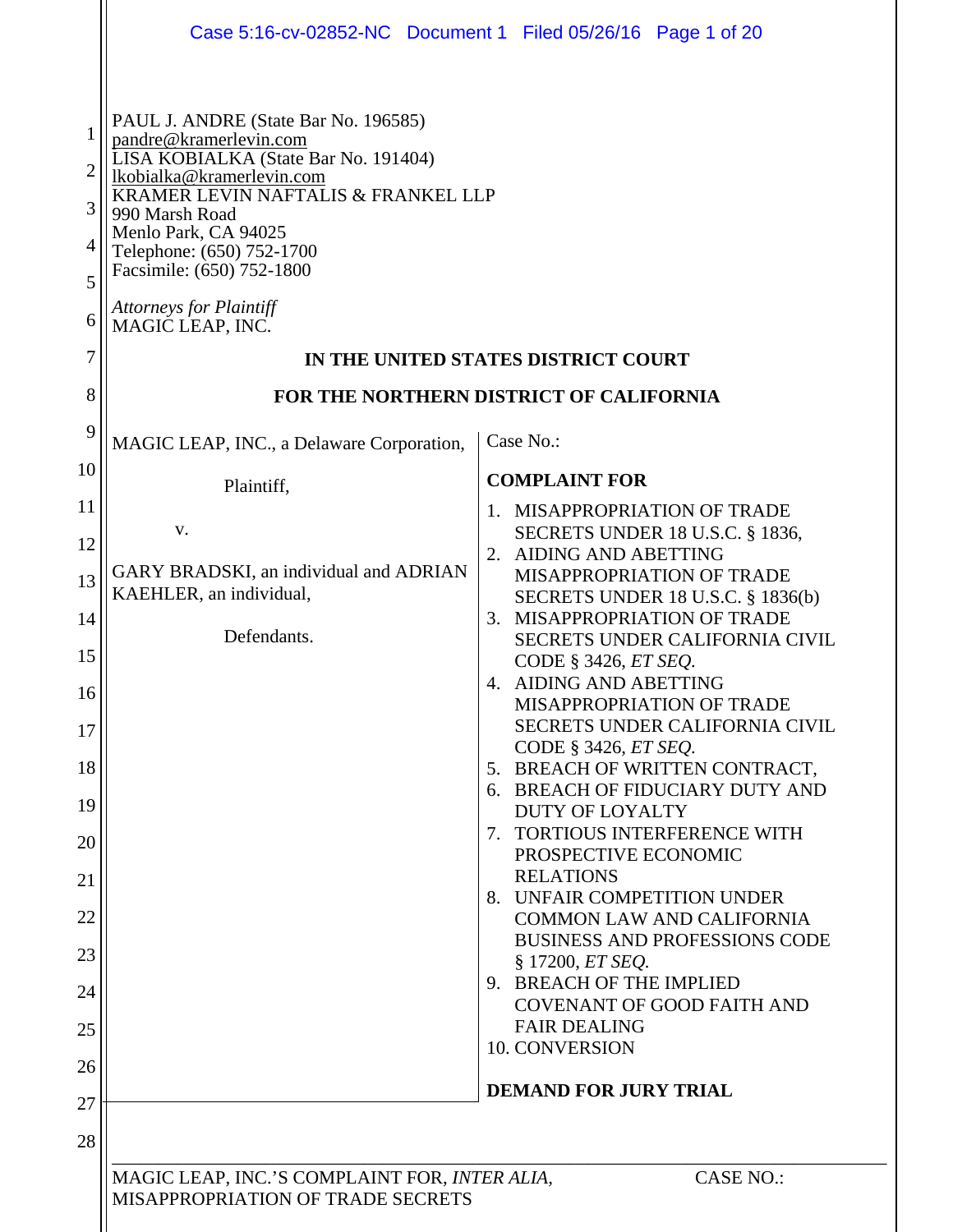#### **COMPLAINT**

1

| $\overline{c}$ | Plaintiff Magic Leap, Inc. ("Magic Leap") files this Complaint for: (1) misappropriation of              |  |  |
|----------------|----------------------------------------------------------------------------------------------------------|--|--|
| 3              | trade secrets under the Defend Trade Secrets Act ("DTSA"), 18 U.S.C. § 1836, (2) aiding and              |  |  |
| $\overline{4}$ | abetting of misappropriation of trade secrets under the Defend Trade Secrets Act ("DTSA"), 18            |  |  |
| 5              | U.S.C. § 1836, (3) misappropriation of trade secrets under California Civil Code § 3426, et seq.,        |  |  |
| 6              | (4) aiding and abetting of misappropriation of trade secrets under California Civil Code § 3426, et      |  |  |
| $\overline{7}$ | seq., (5) breach of written contract, (6) breach of fiduciary duty and duty of loyalty, (7) tortious     |  |  |
| 8              | interference with prospective economic relations, (8) unfair competition under California Business       |  |  |
| 9              | and Professions Code $\S 17200$ , et seq., (9) breach of the implied covenant of good faith and fair     |  |  |
| 10             | dealing, and (10) conversion. Counts I, III, V, VI, VII, VIII, IX and X are against Defendant Gary       |  |  |
| 11             | Bradski ("Bradski"). Counts I, II, III, IV, V, VII, VIII, IX and X are against Defendant Adrian          |  |  |
| 12             | Kaehler ("Kaehler"). Bradski and Kaehler are referred to collectively as "Defendants" hereinafter.       |  |  |
| 13             | <b>THE PARTIES</b>                                                                                       |  |  |
| 14             | Magic Leap is a Delaware corporation, with its principal place of business at 3107<br>1.                 |  |  |
| 15             | Stirling Road Suite 102, Fort Lauderdale, FL 33312.                                                      |  |  |
| 16             | Bradski is the Senior Vice President of Advanced Perception and Intelligence at Magic<br>2.              |  |  |
| 17             | Leap and Magic Leap is informed and believes that he resides in Palo Alto, California.                   |  |  |
| 18             | 3.<br>Kaehler is the Vice President of Special Projects at Magic Leap and Magic Leap is                  |  |  |
| 19             | informed and believes that he resides within the Northern District of California.                        |  |  |
| 20             | <b>JURISDICTION AND VENUE</b>                                                                            |  |  |
| 21             | This action arises under the Defend Trade Secrets Act, 18 U.S.C. § 1836. This Court<br>4.                |  |  |
| 22             | has original jurisdiction over this controversy for misappropriation of trade secrets claims pursuant to |  |  |
| 23             | 18 U.S.C. § 1836(c) and 35 U.S.C. § 1331. This Court has supplemental jurisdiction over the              |  |  |
| 24             | controversy for all other claims asserted herein pursuant to 28 U.S.C. § 1367.                           |  |  |
| 25             | 5.<br>Venue is proper in this Court pursuant to 28 U.S.C. §§ 1391(b) and (c) because both                |  |  |
| 26             | Defendants reside in this District, and/or at least a substantial part of Defendants' tortious conduct   |  |  |
| 27             | giving rise to the claims occurred in this District.                                                     |  |  |
| 28             | $\mathbf{1}$                                                                                             |  |  |
|                | MAGIC LEAP, INC.'S COMPLAINT FOR, INTER ALIA,<br><b>CASE NO.:</b>                                        |  |  |

MISAPPROPRIATION OF TRADE SECRETS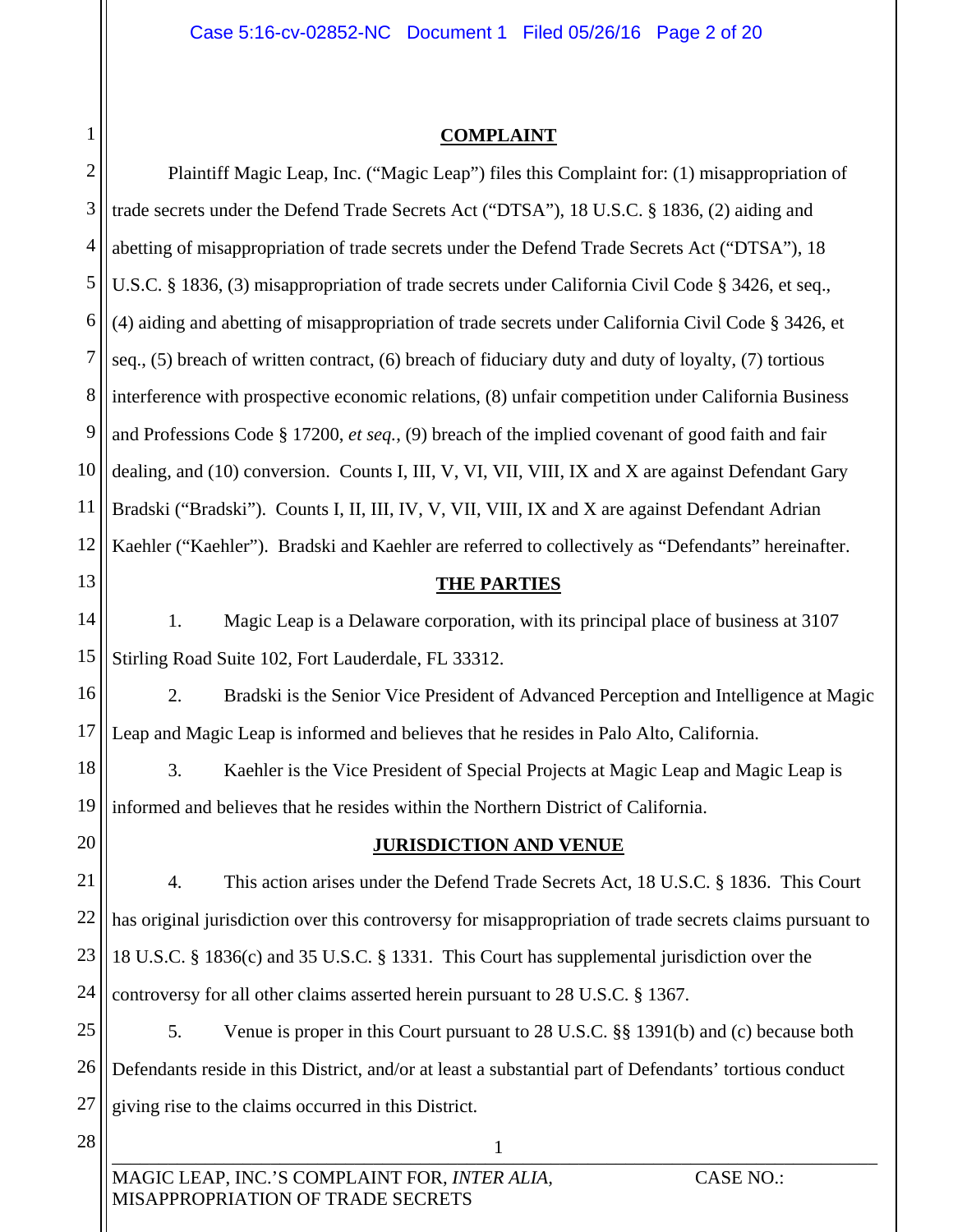1 2 3 4 5 6 7 6. This Court has personal jurisdiction over Defendants. Defendants agreed to submit to jurisdiction in their respective agreements with Magic Leap. Further, upon information and belief, Defendants reside within this Judicial District and have, and continue to, *inter alia*, misappropriate Plaintiff's trade secrets and confidential information in this District. In addition, the Court has personal jurisdiction over Defendants because it has established minimum contacts with the forum and the exercise of jurisdiction would not offend traditional notions of fair play and substantial justice.

#### **INTRADISTRICT ASSIGNMENT**

9 10 11 7. Assignment of this action to the San Jose Division is proper under Civil Local Rules 3- 2(c) and 3-2(e) in that a substantial part of the events giving rise to the claims alleged occurred in the County of Santa Clara.

12 13

14

15

16

17

18

8

#### **MAGIC LEAP'S PROPRIETARY TECHNOLOGY, CONFIDENTIAL INFORMATION AND TRADE SECRETS**

8. Magic Leap is a U.S. startup company founded in 2010 that has been and is developing a variety of different cutting-edge technologies. Magic Leap is best known for being able to project life-like animations or images into real life scenes using its proprietary techniques of projecting a digital light field into the user's eye. Such projection of life-like images into real life scenes create a new type of virtual reality or augmented reality.

19 20 21 22 23 24 25 26 27 9. Among Magic Leap's many proprietary innovations, which also cover its confidential and trade secret information ("Magic Leap's Proprietary Technologies") is its head-mounted virtual retinal display, which superimposes 3D computer-generated imagery over real world objects. The techniques and proprietary technologies used in its head-mounted virtual retinal display are tremendously beneficial to users. Users can wear these augmented-reality viewers for extended periods without discomfort because they circumvent visual and neurological problems. Magic Leap's Proprietary Technologies are not limited to its head-mounted virtual retinal display and extend to many different applications and devices, including, but not limited to, robotics. As a result of Magic Leap's innovative technological developments and use of Magic Leap's Proprietary Technologies,

 $\overline{\mathcal{L}}$  , and the contribution of the contribution of  $\overline{\mathcal{L}}$  , and the contribution of the contribution of the contribution of the contribution of the contribution of the contribution of the contribution of the c

2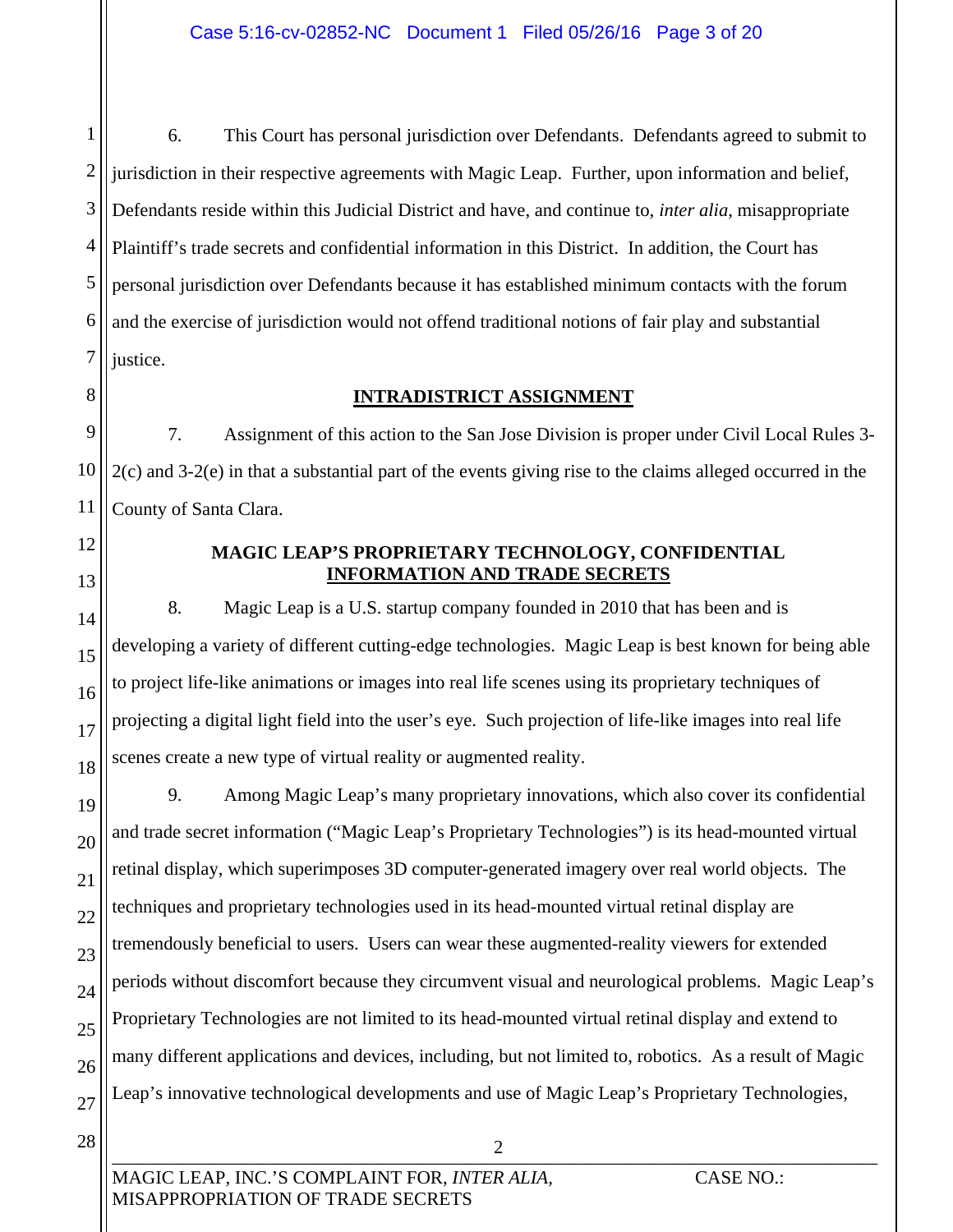1 2 Magic Leap has achieved a superior and truly life-like resolution when projecting an image directly onto the user's retina.

3 4 5 6 7 8 10. Magic Leap has taken extensive measures to protect its Proprietary Technologies through various avenues of intellectual property protection and to ensure that it owns such Proprietary Technologies. For example, Magic Leap has sought, and obtained, patent protection for those Proprietary Technologies that Magic Leap is willing to disclose to the public. Magic Leap also requires its employees to assign all ownership rights to technologies they work on or develop during their employment to Magic Leap.

9 10 11 12 13 14 15 16 17 18 19 20 21 22 23 11. For many of Magic Leap's Proprietary Technologies, Magic Leap has maintained them as highly confidential company information and trade secrets. Examples of measures that Magic Leap takes to maintain the secrecy and confidentiality of its Proprietary Technologies includes requiring its employees with access to Magic Leap's Proprietary Technologies to sign a Proprietary Information and Inventions Agreement. Pursuant to this agreement, Magic Leap employees agree to maintain the confidentiality of Magic Leap's proprietary information, technical data, trade secrets or know-how, including, but not limited to, research, business plans, product plans, products, services, customer lists and customers market research, works of original authorship, intellectual property (including, but not limited to, unpublished works and undisclosed patents), photographs, negatives, digital images, software, computer programs, ideas, developments, inventions (whether or not patentable), processes, formulas, technology, designs, drawings and engineering, hardware configuration information, forecasts, strategies, marketing, finances, or other business information disclosed to the employee by virtue of his or her work at Magic Leap. Magic Leap also requires any visitors of its facilities to sign an extensive Non-Disclosure Agreement to ensure that anything they observe or learn during their visit that is not public is maintained as confidential.

24 25 26 27 12. Additional measures that Magic Leap takes to protect its Proprietary Technologies includes, *inter alia*, (a) utilizing secure computer systems with restricted access, firewalls, private networks and password protection to ensure the security of Magic Leap's Proprietary Technologies and information; (b) limiting access to Magic Leap's electronic database only to those personnel who

 $\overline{\mathcal{O}}$  , and the contract of the contract of the contract of the contract of the contract of the contract of the contract of the contract of the contract of the contract of the contract of the contract of the contrac

3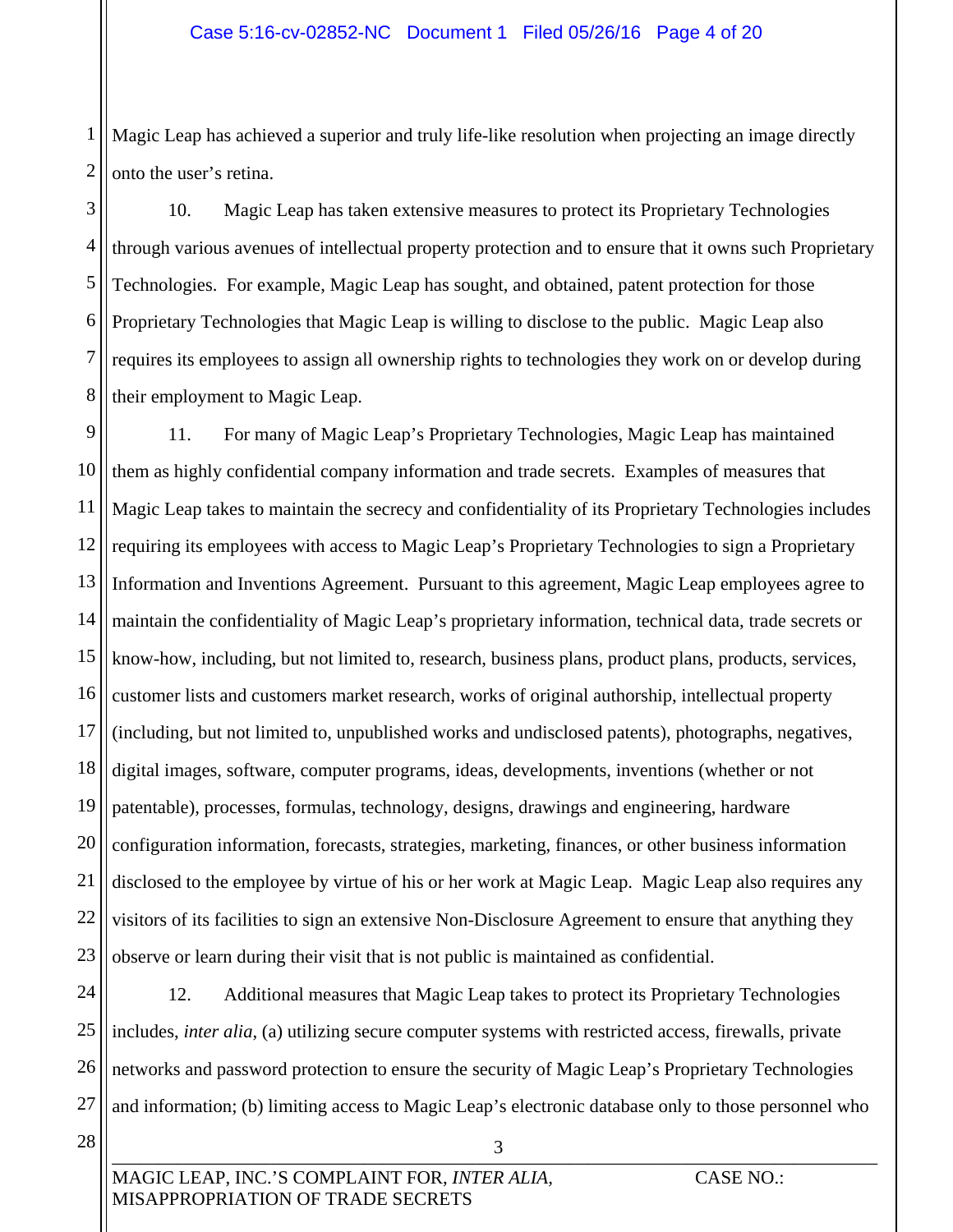#### Case 5:16-cv-02852-NC Document 1 Filed 05/26/16 Page 5 of 20

1 2 3 4 5 6 have promised and/or who are legally obligated to protect Magic Leap's Proprietary Technologies; and (c) physically securing Magic Leap's offices and facilities, and otherwise controlling access to Magic Leap's premises so as to further safeguard Magic Leap's Proprietary Technologies. These examples of security measures are not exhaustive. Needless to say, Magic Leap has expended significant amounts of time, effort and money to preserve and maintain the confidentiality of its Proprietary Technologies.

7 8 9 10 11 13. Magic Leap's Proprietary Technologies derive significant independent economic value, whether actual and/or potential, from not being generally known to the public or competitors, or to other persons who can obtain economic value from their use or disclosure. Magic Leap also derives substantial business advantage and significant economic benefit from both maintaining the ownership of and confidentiality of its Proprietary Technologies.

12 13 14 14. If Magic Leap's Proprietary Technologies, which Magic Leap has maintained as confidential information or trade secrets, were disclosed to competitors and/or to the public, such disclosure would cause substantial economic harm and competitive disadvantage to Magic Leap.

15 16 17 18 19 15. Magic Leap has expended significant monetary and human resources to create, develop and enhance Magic Leap's Proprietary Technologies and its intellectual property. Such efforts have included substantial time spent on research, development, testing, and market research, as well as raising money to support continued efforts to develop and enhance Magic Leap's Proprietary Technologies.

#### **DEFENDANTS' MISAPPROPRIATION OF CONFIDENTIAL INFORMATION, TRADE SECRETS, INTELLECTUAL PROPERTY, BREACH OF CONTRACT AND OF THE IMPLIED CONVENANT OF GOOD FAITH AND FAIR DEALING**

22

20

21

23

24

25

26

27

16. On or about September 9, 2013, Bradski entered into and signed an Employment Agreement and Proprietary Information and Inventions Agreement with Magic Leap. A true and correct copy of redacted version of this agreement is attached as Exhibit 1.

17. Bradski was a member of the executive team at Magic Leap and held the title of Senior Vice President of Advanced Perception and Intelligence. During his employment and as a

4

28

\_\_\_\_\_\_\_\_\_\_\_\_\_\_\_\_\_\_\_\_\_\_\_\_\_\_\_\_\_\_\_\_\_\_\_\_\_\_\_\_\_\_\_\_\_\_\_\_\_\_\_\_\_\_\_\_\_\_\_\_\_\_\_\_\_\_\_\_\_\_\_\_\_\_\_\_\_\_\_\_\_\_ MAGIC LEAP, INC.'S COMPLAINT FOR, *INTER ALIA,* CASE NO.: MISAPPROPRIATION OF TRADE SECRETS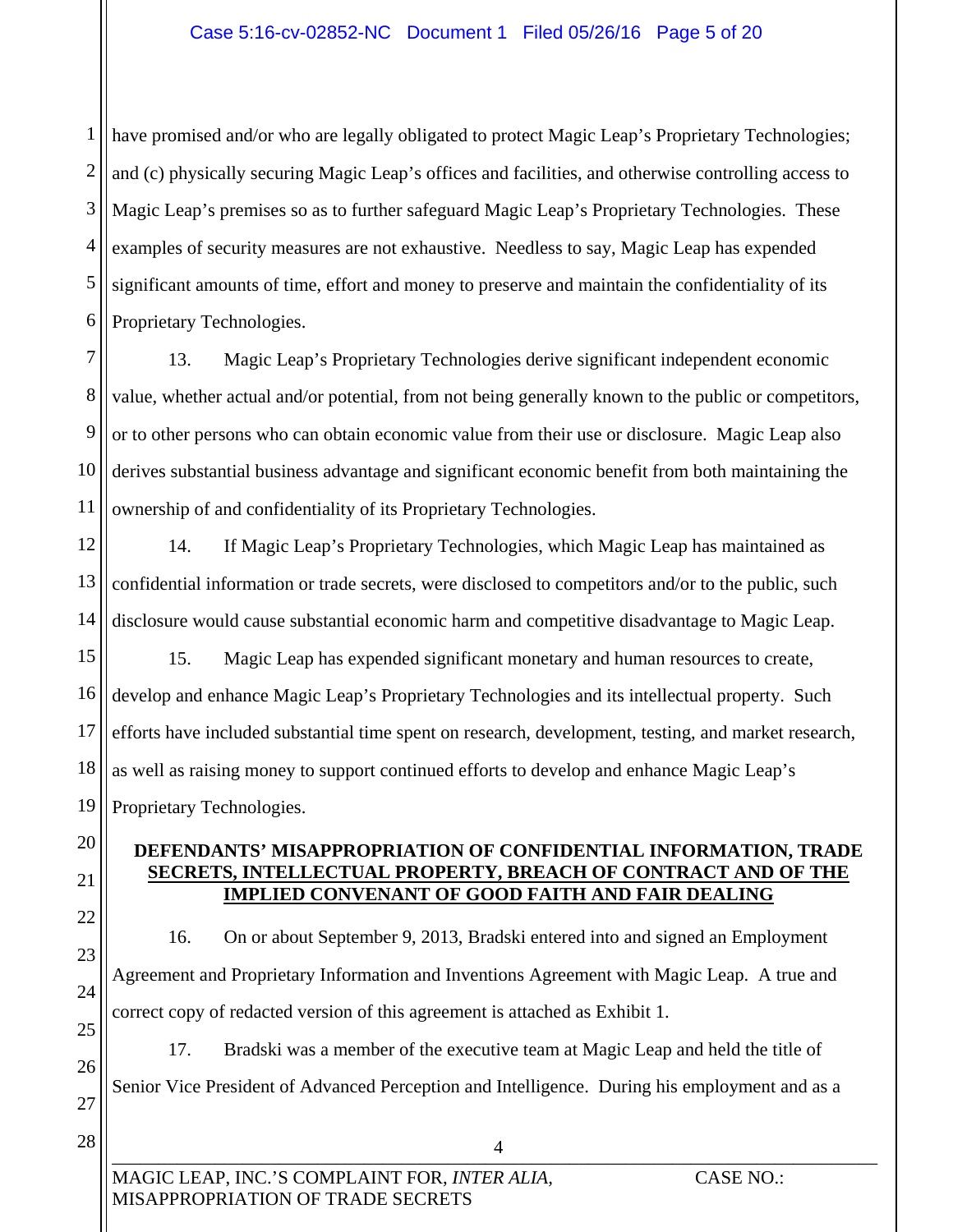#### Case 5:16-cv-02852-NC Document 1 Filed 05/26/16 Page 6 of 20

1 2 3 4 member of Magic Leap's executive team, Bradski was responsible for, worked on, was aware of and/or had access to Magic Leap's various ongoing and anticipated projects and plans; including Magic Leap's Proprietary Technologies. For example, Bradski was aware of and involved in projects and plans that involved deep learning techniques for robotics.

5 6 7 18. On or about November 1, 2013, Kaehler entered into and signed an Employment Agreement and Proprietary Information and Inventions Agreement with Magic Leap. A true and correct copy of redacted version of this agreement is attached as Exhibit 2.

8 9 10 11 12 13 14 15 19. Kaehler originally held the position of Vice President of Technology Solutions and was a Member of the Technical Staff for Computer Vision and reported to Bradski. His position later changed and he became the Vice President of Special Projects and continued directly reporting to Bradski. As a result, Kaehler was responsible for, worked on, was aware of and/or had access to Magic Leap's various ongoing and anticipated projects and plans, including Magic Leap's Proprietary Technologies. For example, as Vice President of Special Projects, Kaehler was responsible for the definition and development of technologies for certain projects, as well as the technical vision, staffing, budget, and ultimate implementation of such projects.

16 17 18 19 20 21 22 23 24 25 26 27 28 20. By virtue of their positions at Magic Leap, Defendants had a special relationship with Magic Leap and access to Magic Leap's resources. Magic Leap is informed and believes that, while engaged in these positions at Magic Leap and using the equipment, supplies, facilities and funds of Magic Leap, Bradski and Kaehler have been working together to create and develop plans for a new company, in violation of their respective Employment Agreements and Proprietary Information and Inventions Agreements. Magic Leap is further informed and believes that Bradski and Kaehler are using and misappropriating Magic Leap's intellectual property and Proprietary Technologies for this new company or planned new company in further violation of their respective Employment Agreements and Proprietary Information and Inventions Agreements. As more fully detailed below, Bradski and/or Kaehler violated the aforementioned agreements by, *inter alia*, using and disclosing confidential information and Magic Leap's Proprietary Technologies, engaging in activities that compete or potentially compete with Magic Leap, attempting to solicit and recruit employees from

 $\overline{J}$  , and the contribution of the contribution of  $\overline{J}$  , and the contribution of the contribution of  $\overline{J}$ 

5

MAGIC LEAP, INC.'S COMPLAINT FOR, *INTER ALIA,* CASE NO.: MISAPPROPRIATION OF TRADE SECRETS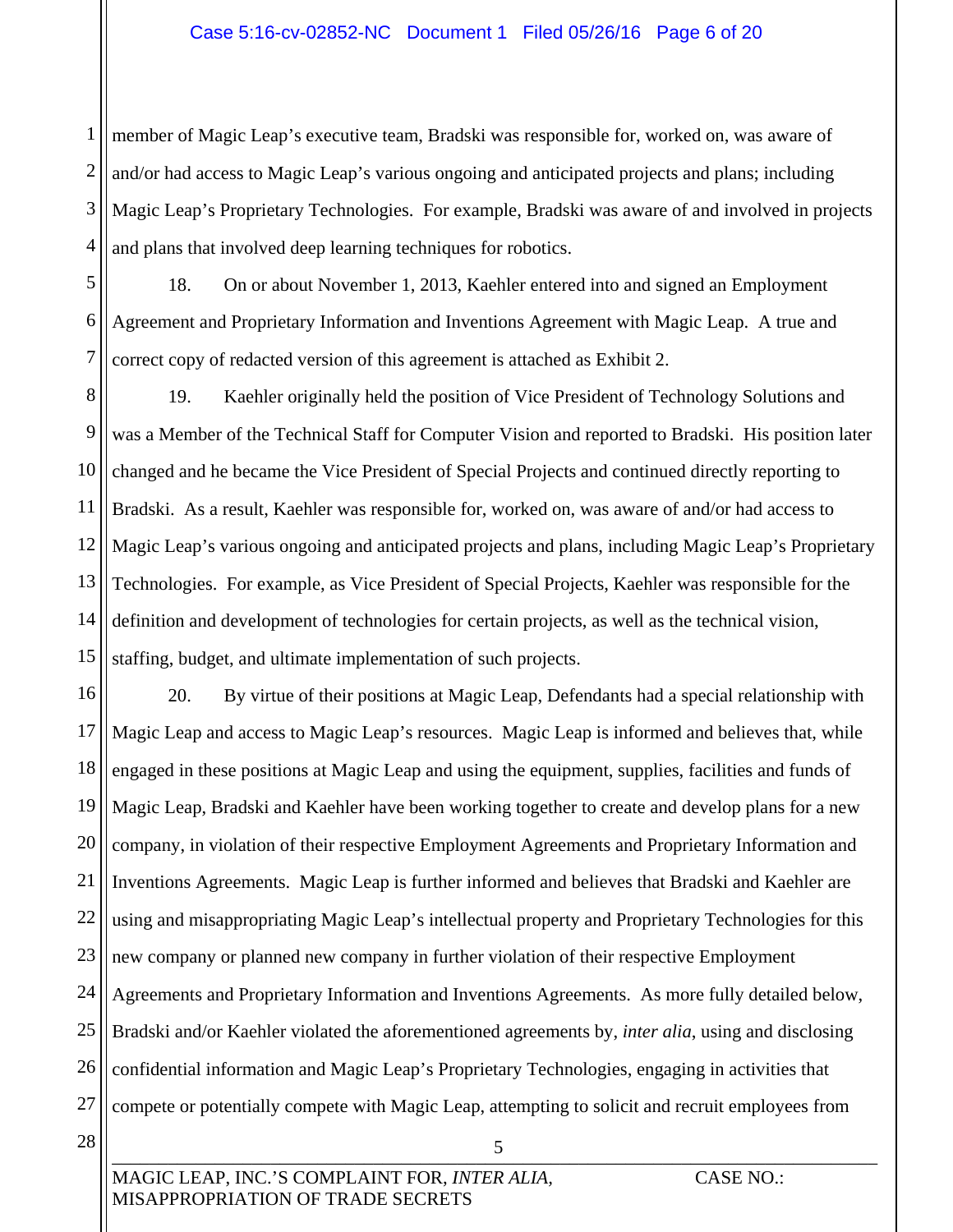#### Case 5:16-cv-02852-NC Document 1 Filed 05/26/16 Page 7 of 20

1 2 3 Magic Leap, attempting to solicit third parties who have relationships with Magic Leap, and disparaging Magic Leap. Defendants' improper activities unfairly frustrated Magic Leap's right to receive the benefits of its agreements with Defendants.

4 5 6 7 8 21. Pursuant to their respective Employment Agreements, both Defendants agreed that they would not, during the term of their employment, "engage in any other employment, occupation, consulting or other business activity" that related to Magic Leap's current and future business plans. They further agreed not to "engage in any other activities that materially conflict" their obligations to Magic Leap. Exs. 1, 2 at  $\P$  1(b).

9 10 11 12 13 14 22. Pursuant to their respective Proprietary Information and Inventions Agreements, Defendants both agreed to hold in strictest confident, and not to use or disclose, any confidential information of Magic Leap, except for the benefit of Magic Leap. Exs. 1, 2 at  $\P$  2(a). The definition of "Confidential Information" in these agreements include Magic Leap's proprietary information, technical data, trade secrets, and know how, which encompass Magic Leap's Proprietary Technologies. Exs. 1, 2 at  $\P$  2(a).

15 16 17 18 19 23. Despite expressly agreeing as above, Magic Leap is informed and believes that Defendants have engaged in other business activity based on Magic Leap's Proprietary Technologies, confidential information and current and future business plans, which conflict with their obligations to Magic Leap. Such activities have been to advance their new company and not on behalf of Magic Leap.

20 21 22 24. Magic Leap is informed and believes that, despite being paid by Magic Leap, Defendants spent time and resources to work on their new company when they were supposed to be performing work for Magic Leap. Defendants did so for at least a year.

23 24 25 26 27 25. Further, Magic Leap is informed and believes that Bradski disclosed Magic Leap's confidential information and trade secrets to third parties and specifically misrepresented to third parties that such confidential and trade secret information did not belong to Magic Leap. Magic Leap is informed and believes that Bradski disclosed, and Kaehler aided and abetted such disclosure of, Magic Leap's confidential information to individuals from whom Bradski solicited investment in and

 $\mathbf{0}$ 

6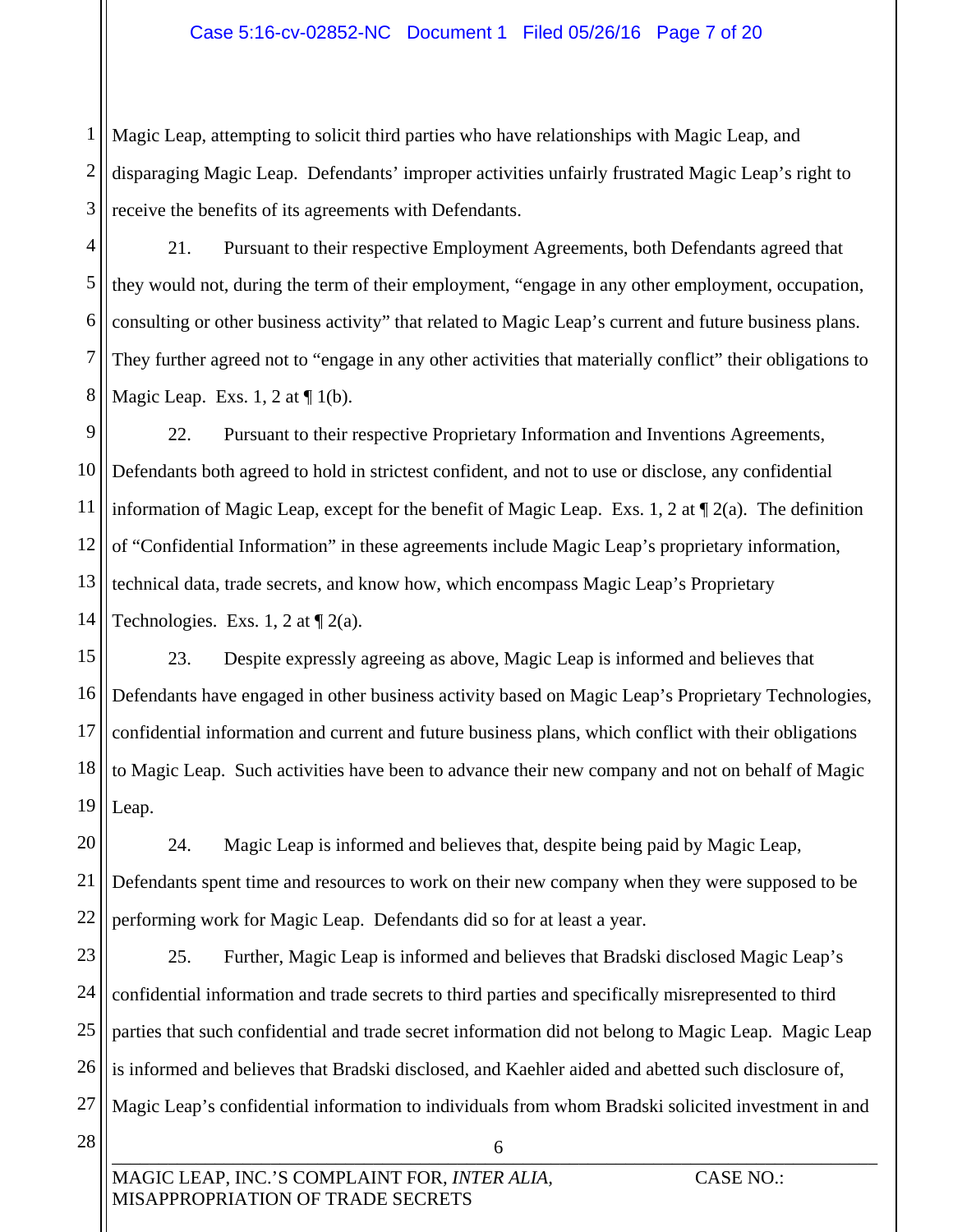1 2 3 4 5 6 technical support for his new business involving the same field of business as Magic Leap's or such field that is demonstrably anticipated that Magic Leap's business would cover. Magic Leap is informed and believes that Defendants' actions with respect to the disclosure of such confidential information to such third parties is willful and with malice and full awareness of violation of above referenced Proprietary Information and Inventions Agreements and their obligations under their Employment Agreements.

7 8 9 10 11 12 13 14 26. Additionally, pursuant to their respective Proprietary Information and Inventions Agreements, Defendants both agreed that they will promptly disclose, hold in trust, and assign to Magic Leap all of their respective rights, titles, and interest in and to the intellectual property that they conceived or developed while in the service of Magic Leap, and "that (i) are developed using the equipment, supplies, facilities or Confidential Information of [Magic Leap]; (ii) result from or are suggested by work performed by [Bradski or Kaehler] for [Magic Leap]; or (iii) relate to [Magic Leap] business or to the actual or demonstrably anticipated research or development of [Magic Leap]." Exs. 1, 2 at  $\P$  3(a).

15 16 17 18 19 20 21 22 23 24 27. Magic Leap is informed and believes that, despite expressly agreeing as above, Defendants have created and not disclosed to Magic Leap, intellectual property that they conceived and/or developed while employed with Magic Leap. Defendants conceived and/or developed such intellectual property while using Magic Leap's equipment, supplies, facilities or confidential information, and/or as a result from work they performed for Magic Leap, and/or relate to the business of, or the actual or demonstrably anticipated research or development of, Magic Leap. As a result, Magic Leap owns such intellectual property. Magic Leap is informed and believes that Defendants are using such Magic Leap intellectual property to promote and seek funding for their new company, in violation of their respective Employment Agreements and Proprietary Information and Inventions Agreements.

25 26 27 28. Defendants further agreed under the Proprietary Information and Inventions Agreement that they would not (i) engage in business activities that directly or indirectly competes with Magic Leap's business or proposed business of Magic Leap, (ii) attempt to divert such business

 $\frac{1}{2}$  , the contribution of the contribution of the contribution of the contribution of the contribution of the contribution of the contribution of the contribution of the contribution of the contribution of the contr

7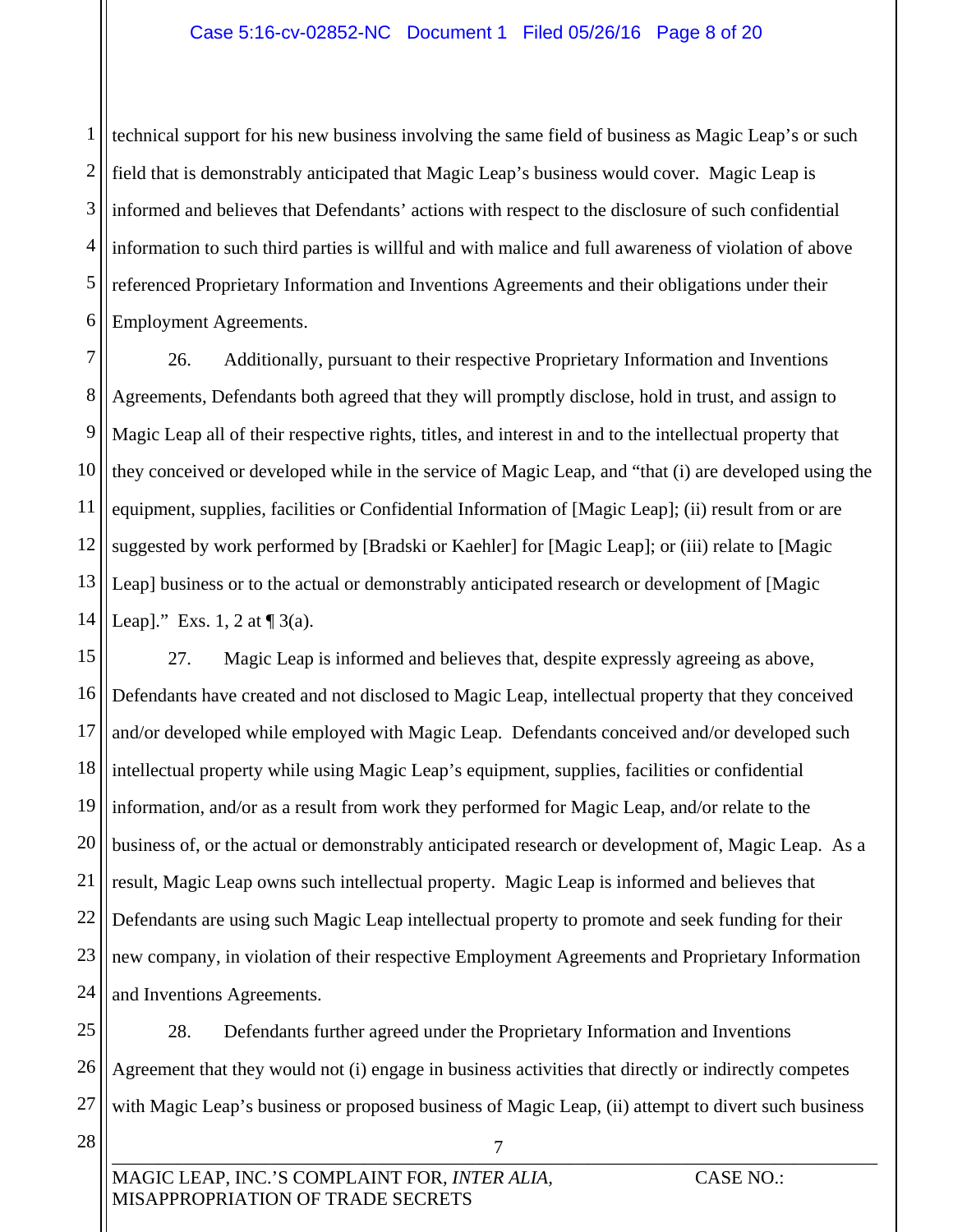#### Case 5:16-cv-02852-NC Document 1 Filed 05/26/16 Page 9 of 20

1 2 3 and opportunities from Magic Leap, (iii) solicit or recruit any Magic Leap employees, (iv) solicit any parties or entities involved with Magic Leap, or (v) engage in any disparagement of Magic Leap, during the time of their employment, as well as for a period thereafter. Exs. 1, 2 at  $\P$  5, 6.

4 5 6 7 8 9 29. Despite expressly agreeing as above, Magic Leap is informed and believes that Bradski, aided by Kaehler, have engaged in business activities related to their new company that directly or indirectly compete with Magic Leap's business and proposed business of Magic Leap with some deep learning techniques utilizing robotics. Magic Leap is further informed and believes that Bradski, aided by Kaehler, has sought to divert business and opportunities from Magic Leap by contacting Magic Leap's business contacts in connection with their new company.

10 11 12 13 14 30. Furthermore, Magic Leap is informed and believes that Bradski solicited the employment of or recruited and continues to solicit and recruits current and/or former employees or consultants of Magic Leap for Bradski's new business. Magic Leap is informed and believes that Bradski has attempted to solicit or recruit or actually solicited or recruited at least four Magic Leap employees.

15 16 31. Magic Leap is informed and believes that Defendants have disparaged Magic Leap and its business, in violation of their agreements with Magic Leap.

17 18 19 20 21 22 23 32. Defendants' conduct has irreparably harmed Magic Leap and will continue to do so if they are not enjoined from (i) utilizing and disclosing Magic Leap's Proprietary Technologies, (ii) competing directly or indirectly with Magic Leap's present and anticipated business, (iii) diverting Magic Leap's business opportunities from Magic Leap, (iv) soliciting or recruiting any Magic Leap employees, (v) soliciting any parties or entities involved with Magic Leap, and (v) disparaging Magic Leap.

8

 $\bullet$ 26 27 28

24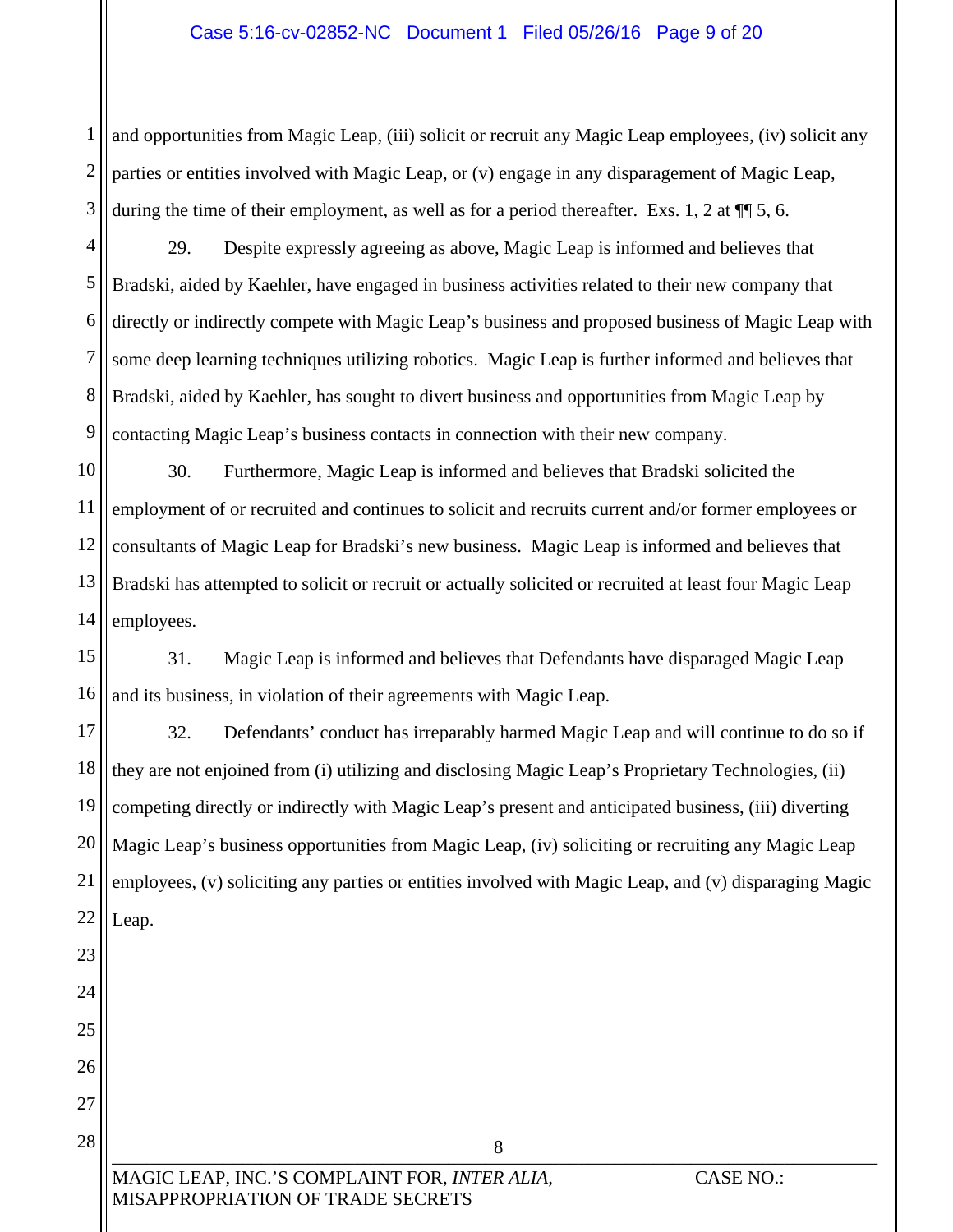# 1 2 3 4 5 6 7 8 9 10 11 12 13 14 15 16 17 18 19 20 21 22 23 24 25 26 27

28

 $\overline{\mathcal{I}}$  , and the contribution of the contribution of  $\overline{\mathcal{I}}$  , and the contribution of the contribution of the contribution of  $\overline{\mathcal{I}}$ MAGIC LEAP, INC.'S COMPLAINT FOR, *INTER ALIA,* CASE NO.: MISAPPROPRIATION OF TRADE SECRETS 9 **COUNT II (Aiding and Abetting Misappropriation of Trade Secrets pursuant to 18 U.S.C. § 1836(b))**  herein, the allegations of the preceding paragraphs, as set forth above.

#### **COUNT I**

### **(Misappropriation of Trade Secrets pursuant to 18 U.S.C. § 1836(b))**

33. Magic Leap repeats, realleges, and incorporates by reference, as if fully set forth herein, the allegations of the preceding paragraphs, as set forth above.

34. Magic Leap's Proprietary Technologies include trade secrets and confidential information that derive independent economic value from not being known to the public or other persons who could obtain economic value from their disclosure or use.

35. Magic Leap's Proprietary Technologies that are confidential and trade secrets are the subject of efforts that were reasonable under the circumstances to maintain their secrecy. Magic Leap is informed and believes that Defendants misappropriated such confidential and trade secret information by disclosing to third parties and/or using Magic Leap's Proprietary Technologies in connection with their new business. Magic Leap is further informed and believes that they disclosed such information to individuals whom Defendants solicited to invest in and/or be a part of their new business, in violation of their various agreements with Magic Leap and did so without Magic Leap's consent.

36. Defendants' misappropriation has caused and continues to cause Magic Leap damages and irreparable injury.

37. Defendants' misappropriation is willful and malicious and thereby entitles Magic Leap to an award of exemplary damages.

38. Defendants' misappropriation of Magic Leap's trade secrets has caused and will continue to cause Magic Leap irreparable and substantial injury and therefore cannot be fully redressed through damages alone. An injunction prohibiting Defendants from further use or disclosure of Magic Leap's trade secrets is necessary to provide Magic Leap with complete relief.

39. Magic Leap repeats, realleges, and incorporates by reference, as if fully set forth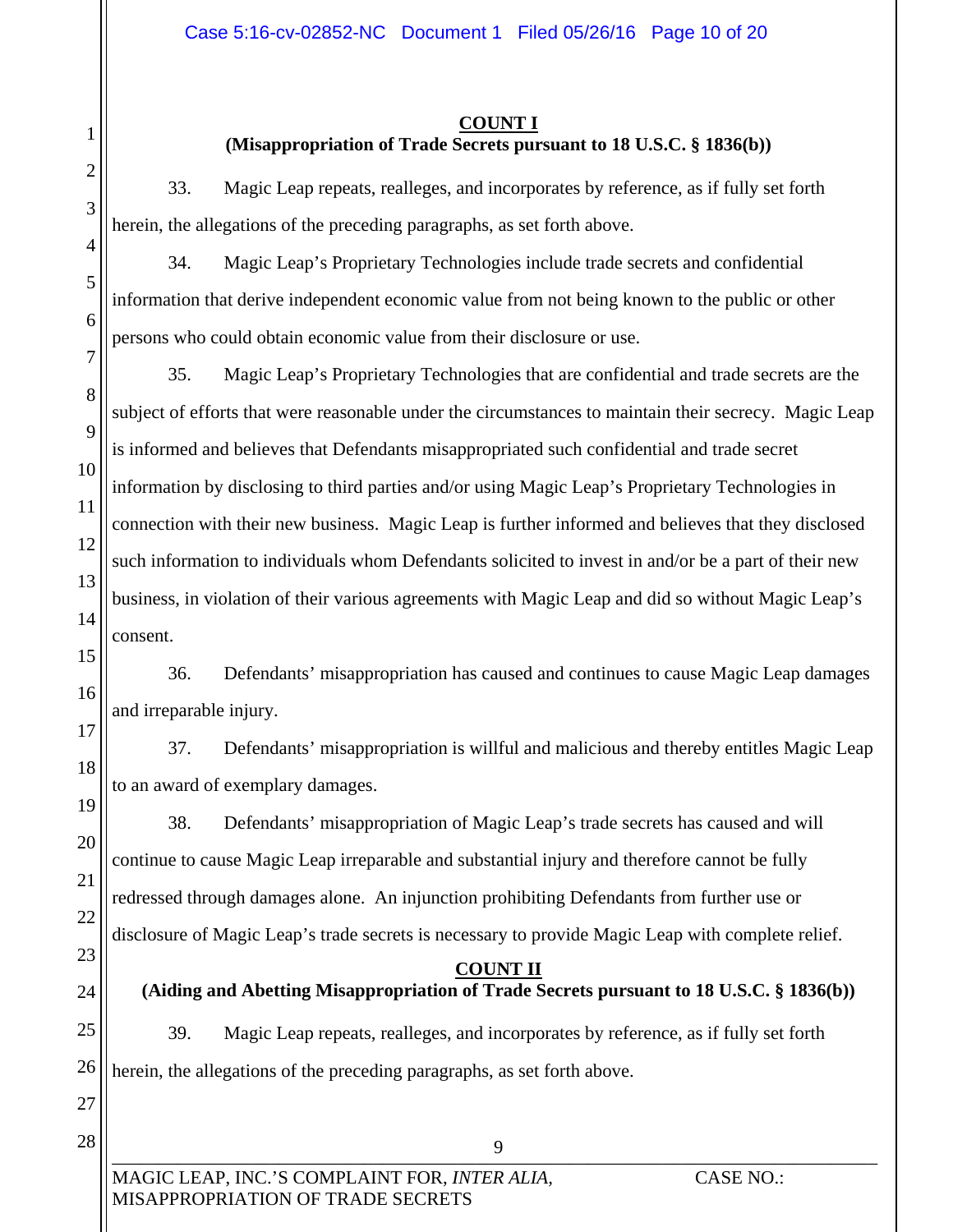1 2 3 40. Magic Leap's Proprietary Technologies include trade secrets and confidential information that derive independent economic value from not being known to the public or other persons who could obtain economic value from their disclosure or use.

4 5 41. Magic Leap's Proprietary Technologies that are confidential and trade secrets are the subject of efforts that were reasonable under the circumstances to maintain their secrecy.

6 7 8 9 42. Magic Leap is informed and believes that Kaehler aided and abetted Bradski in the misappropriation of Magic Leap's Proprietary Technologies by aiding and abetting Bradski's disclosure and/or use of Magic Leap's Proprietary Technologies, for the new company, in violation of their respective agreements agreement with Magic Leap and did so without Magic Leap's consent.

10 11 43. Kaehler's aiding and abetting of Bradski's misappropriation has caused and continues to cause Magic Leap damages and irreparable injury.

12 13 44. Kaehler's aiding and abetting of Bradski's misappropriation is willful and malicious and thereby entitling Magic Leap to an award of exemplary damages.

14 15 16 17 18 45. Kaehler's aiding and abetting of Bradski's misappropriation of Magic Leap's trade secrets has caused and will continue to cause Magic Leap irreparable and substantial injury and therefore cannot be fully redressed through damages alone. An injunction prohibiting Kaehler from further aiding and abetting Bradski's use or disclosure of Magic Leap's confidential and trade secret information is necessary to provide Magic Leap with complete relief.

19

20

21

22

**COUNT III (Misappropriation of Trade Secret pursuant to California Civil Code § 3426,** *et seq.***)** 

46. Magic Leap repeats, realleges, and incorporates by reference, as if fully set forth herein, the allegations of the preceding paragraphs, as set forth above.

23 24 25 47. Magic Leap's Proprietary Technologies that constitute trade secrets and confidential information derive independent economic value from not being known to the public or other persons who could obtain economic value from their disclosure or use.

26 27 48. Magic Leap's Proprietary Technologies that are confidential and trade secrets are the subject of efforts that were reasonable under the circumstances to maintain their secrecy.

 $10$ 

10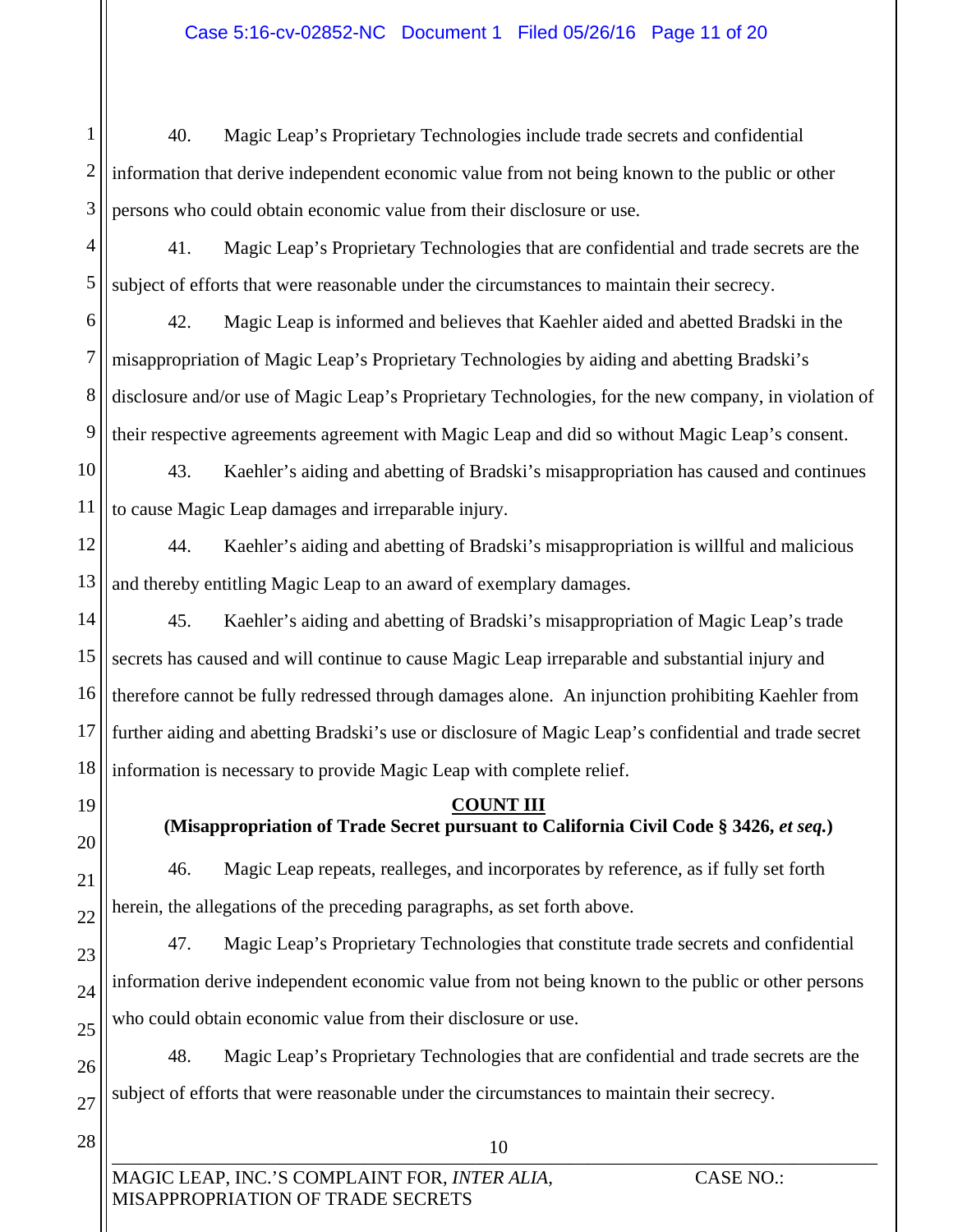$11\,$ 11 1 2 3 4 5 6 7 8 9 10 11 12 13 14 15 16 17 18 19 20 21 22 23 24 25 26 27 28 49. Defendants misappropriated Magic Leap's Proprietary Technologies by disclosing to third parties and/or using Magic Leap's Proprietary Technologies, in violation of their respective agreements with Magic Leap and did so without Magic Leap's consent. 50. Defendants' misappropriation has caused and continues to cause Magic Leap damages and irreparable injury. 51. Defendants' misappropriation is willful and malicious and thereby entitles Magic Leap to an award of exemplary damages. 52. Defendants' misappropriation of Magic Leap's trade secrets has caused and will continue to cause Magic Leap irreparable and substantial injury and therefore cannot be fully redressed through damages alone. An injunction prohibiting Defendants from further use or disclosure of Magic Leap's trade secrets is necessary to provide Magic Leap with complete relief. **COUNT IV (Aiding and Abetting Misappropriation of Trade Secrets pursuant to California Civil Code § 3426,** *et seq.***)**  53. Magic Leap repeats, realleges, and incorporates by reference, as if fully set forth herein, the allegations of the preceding paragraphs, as set forth above. 54. Magic Leap's Proprietary Technologies include trade secrets and confidential information that derive independent economic value from not being known to the public or other persons who could obtain economic value from their disclosure or use. 55. Magic Leap's Proprietary Technologies that are confidential and trade secrets is the subject of efforts that were reasonable under the circumstances to maintain their secrecy. 56. Magic Leap is informed and believes that Kaehler aided and abetted Bradski in the misappropriation of Magic Leap's Proprietary Technologies by aiding and abetting Bradski's disclosure to third parties and/or use of Magic Leap's Proprietary Technologies, in violation of its confidentiality agreement with Magic Leap and did so without Magic Leap's consent. 57. Kaehler's aiding and abetting of Bradski's misappropriation has caused and continues to cause Magic Leap damages and irreparable injury.

Case 5:16-cv-02852-NC Document 1 Filed 05/26/16 Page 12 of 20

MAGIC LEAP, INC.'S COMPLAINT FOR, *INTER ALIA,* CASE NO.: MISAPPROPRIATION OF TRADE SECRETS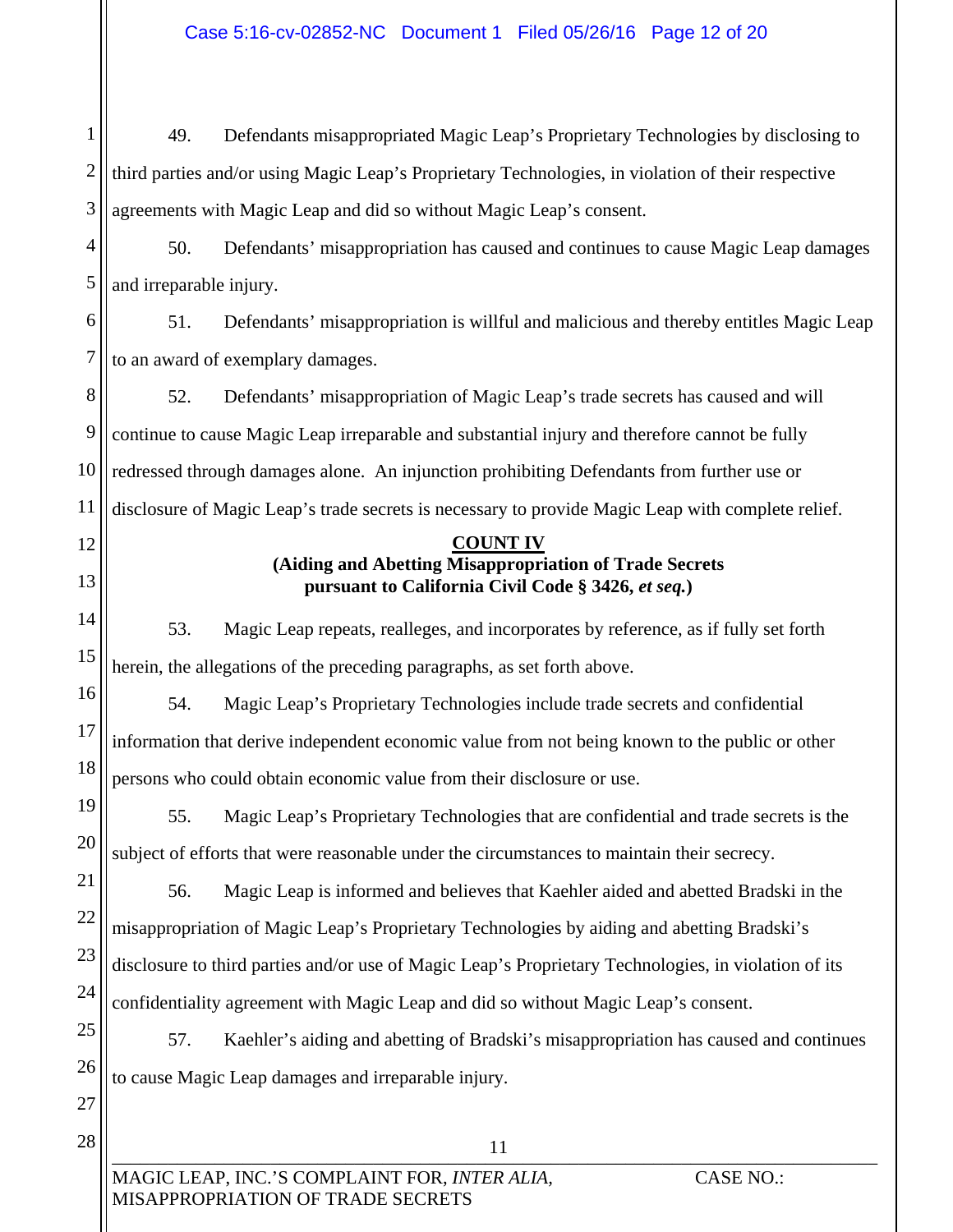1 2 58. Kaehler's aiding and abetting of Bradski's misappropriation is willful and malicious and thereby entitles Magic Leap to an award of exemplary damages.

59. Kaehler's aiding and abetting of Bradski's misappropriation of Magic Leap's trade secrets has caused and will continue to cause Magic Leap irreparable and substantial injury and therefore cannot be fully redressed through damages alone. An injunction prohibiting Kaehler from further aiding and abetting Bradski's use or disclosure of Magic Leap's trade secrets is necessary to provide Magic Leap with complete relief.

#### **COUNT V (Breach of Written Contract)**

60. Magic Leap repeats, realleges, and incorporates by reference, as if fully set forth herein, the allegations of the preceding paragraphs, as set forth above.

12 13 61. Defendants' respective Employment Agreements and Proprietary Information and Inventions Agreement are valid and enforceable contracts with Magic Leap.

62. Magic Leap has duly performed all conditions, covenants, and promises required on its part to be performed pursuant to these Employment Agreements and Proprietary Information and Inventions Agreements.

17 18 19 20 63. Defendants have breached their contractual obligations to Magic Leap under their respective Employment Agreements and Proprietary Information and Inventions Agreements by, *inter alia*, failing to adhere to the express confidentiality provisions contained within such agreements.

64. Defendants have also breached their contractual obligations to Magic Leap under their respective Employment Agreements and Proprietary Information and Inventions Agreements by, *inter alia*, failing to adhere to the express provision concerning non-solicitation of Magic Leap's employees.

25 26 27 65. Defendants have also breached their contractual obligations to Magic Leap under their respective Employment Agreements and Proprietary Information and Inventions Agreements by, *inter alia*, failing to adhere to the express provision concerning non-disparagement, non-compete and

28

3

4

5

6

7

8

9

10

11

14

15

16

21

22

23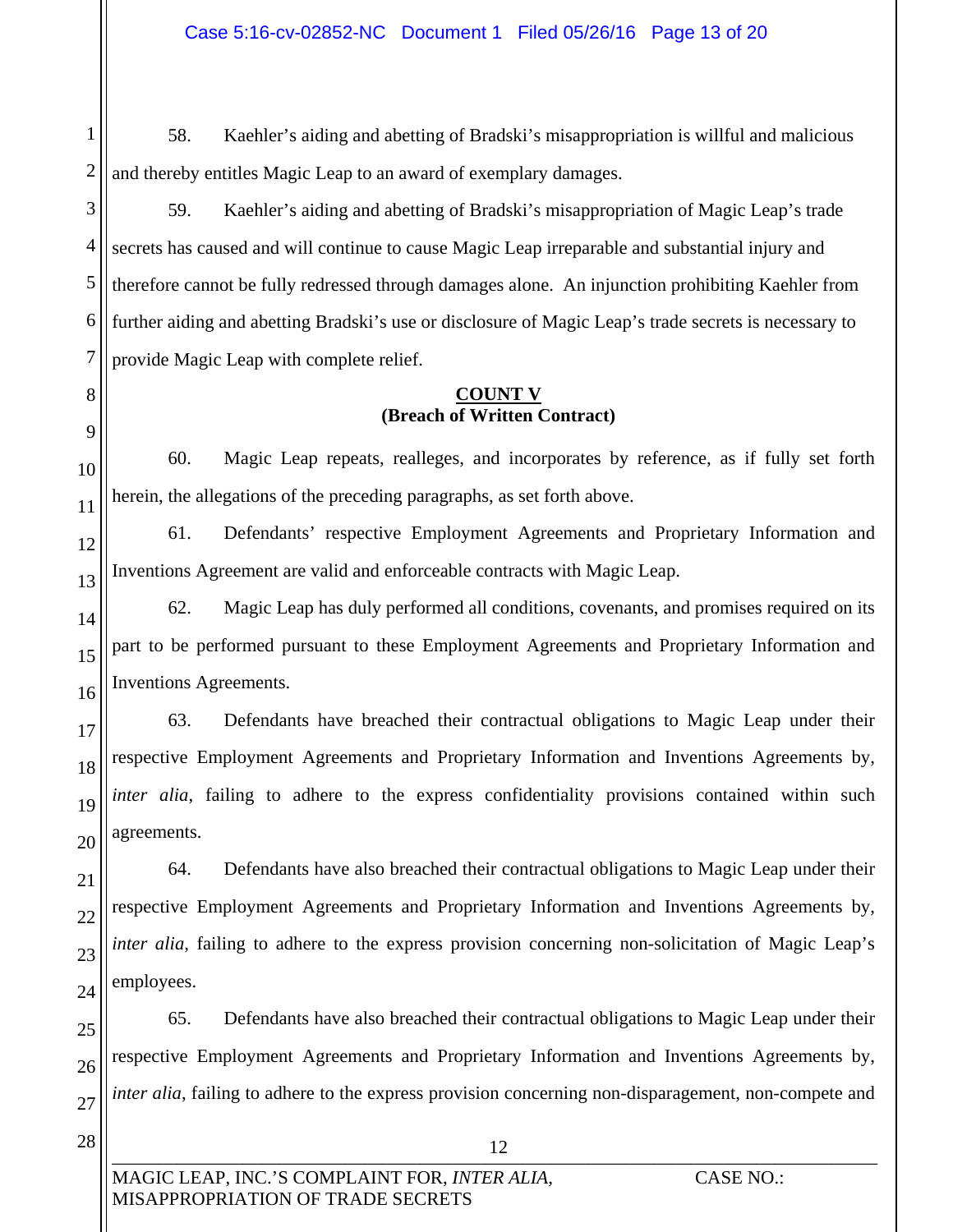1 non-diversion of Magic Leap's business.

2 3 4 5 6 66. As a direct and proximate result of Defendants' breaches of contract, Magic Leap has incurred and continues to incur damages and irreparable injury, including without limitation, the loss of sales and profits it would have earned but for Defendants' actions, and damage to Magic Leap's reputation among potential and existing customers, business partners, investors, and in the industry in general.

7 8 9 10 11 12 67. As specified in the Proprietary Information and Inventions Agreement, and agreed to and acknowledged by the parties, disputes relating to or arising out of a breach of such agreements may cause Magic Leap to suffer irreparable harm and to have no adequate remedy or law. Furthermore, as specified in such agreements and agreed to and acknowledged by the parties, in the event of any breach or threat of breach of such agreements, the other party will be entitled to injunctive relief, specific performance, and other equitable relief.

# 13

# 14

15

16

17

18

19

20

21

22

#### **COUNT VI (Breach of Fiduciary Duty and Duty of Loyalty)**

68. Magic Leap repeats, realleges, and incorporates by reference, as if fully set forth herein, the allegations of the preceding paragraphs, as set forth above.

69. As a Senior Vice President and an officer of Magic Leap, Bradski owes a fiduciary duty to Magic Leap, and owes Magic Leap a duty to use due care in the conduct of its business, a duty of loyalty, and a duty of good faith, as an executive of Magic Leap.

70. Bradski has breached this fiduciary duty by placing his personal economic interests above those of Magic Leap and its creditors/investors and acting in manner contrary to Magic Leap's business interests.

23 24 71. Magic Leap is informed and believes that Bradski's fiduciary violations were and continue to be willful and intentional.

25 26 27 72. As a result of Bradski's breach of fiduciary duty and/or duty of loyalty, Magic Leap has suffered and continues to suffer great and irreparable injury, for which Magic Leap has no adequate remedy at law.

 $_{13}$  , and the contract of the contract of  $_{13}$  , and  $_{15}$  , and  $_{16}$  , and  $_{17}$  , and  $_{18}$  , and  $_{19}$  , and  $_{19}$  , and  $_{19}$  , and  $_{19}$  , and  $_{19}$  , and  $_{19}$  , and  $_{19}$  , and  $_{19}$  , and  $_{19}$ 

13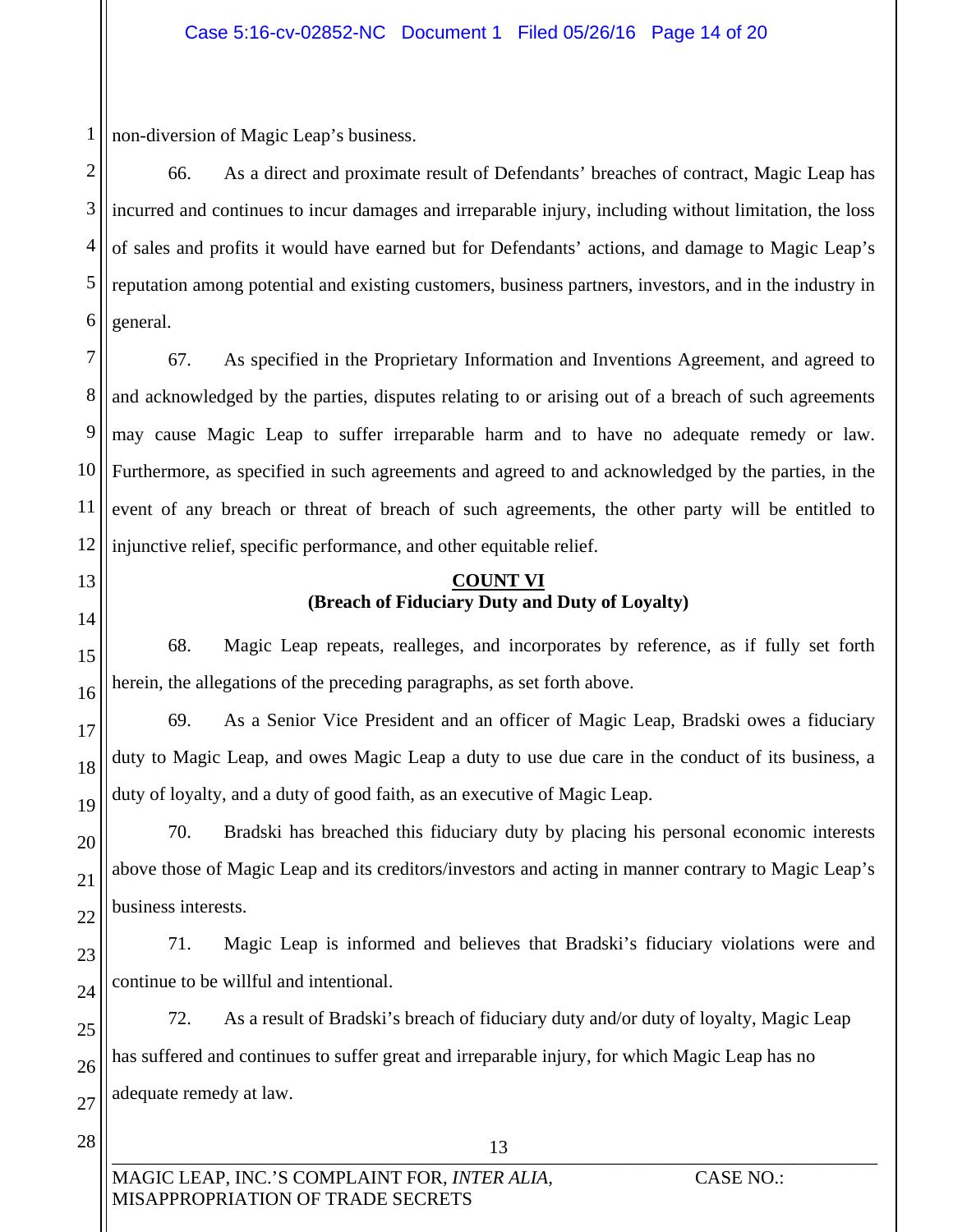#### **COUNT VII (Tortious Interference with Prospective Economic Relations)**

73. Magic Leap repeats, realleges, and incorporates by reference, as if fully set forth herein, the allegations of the preceding paragraphs, as set forth above.

74. Magic Leap has economically advantageous relationships with, and has, in some instances, formed agreements with, various investors, including Kleiner Perkins. Magic Leap is informed and believes that Defendants were well aware of these agreements and relationships. Such economic relationships contain the probability and expectation of current and future economic benefits to Magic Leap, which relationships and expectations are and at all times have been known to Defendants.

16 75. Magic Leap is informed and believes that Bradski has made false statements concerning the business of Magic Leap, including but not limited to the ownership of certain Magic Leap's Proprietary Technologies, to one or more investors, including Kleiner Perkins. By doing so, Bradski had the intent to interfere with and/or destroy or, at the very least, recklessly interfered with these economically advantageous relationships. As a direct and proximate result of such actions by Bradski, Magic Leap has incurred and continues to incur damages and irreparable injury, including without limitation, the loss of sales and profits it would have earned but for Defendants' actions, and the damage to Magic Leap's reputation among potential and existing customers, business partners, investors, and in the industry in general.

#### **COUNT VIII (Unfair Competition pursuant to Cal. Bus. & Prof. Code § 17200,** *et seq.***)**

76. Magic Leap repeats, realleges, and incorporates by reference, as if fully set forth herein, the allegations of the preceding paragraphs, as set forth above.

77. By committing the acts and practices alleged in this Complaint, Defendants have violated California's Unfair Competition Laws engaging in unfair, deceptive, untrue or misleading advertising; and/or by engaging in an act prohibited by Chapter 1 (commencing with Section 17500) of Part 3 of Division 7 of the Business and Professions Code.

\_\_\_\_\_\_\_\_\_\_\_\_\_\_\_\_\_\_\_\_\_\_\_\_\_\_\_\_\_\_\_\_\_\_\_\_\_\_\_\_\_\_\_\_\_\_\_\_\_\_\_\_\_\_\_\_\_\_\_\_\_\_\_\_\_\_\_\_\_\_\_\_\_\_\_\_\_\_\_\_\_\_

14

27 28

1

2

3

4

5

6

7

8

9

10

11

12

13

14

15

17

18

19

20

21

22

23

24

25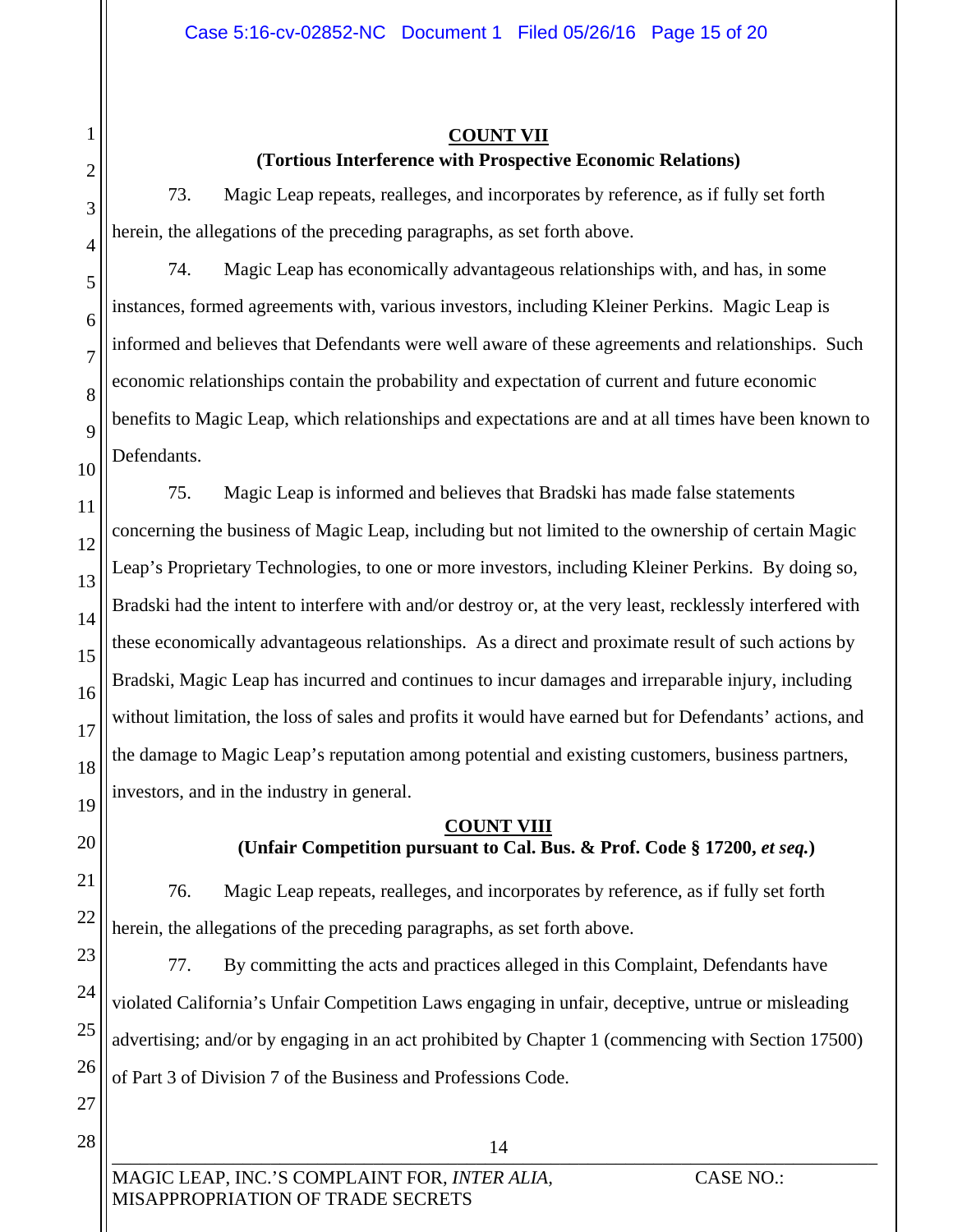1 2 3 4 5 6 78. Magic Leap is informed and believes Defendants' actions are and will continue to be willful and deliberate. As a direct and proximate result of such actions by Defendants, Magic Leap has incurred and continues to incur damages and irreparable injury, including, without limitation, the loss of sales and profits it would have earned but for Defendants' actions, interference with Magic Leap's relationships with strategic investors and partners, and the damage to Magic Leap's reputation among potential and existing customers, business partners, investors, and in the industry in general.

7 8 9 79. Magic Leap is informed and believes that Defendants have derived and received, and will continue to derive and receive, gains, profits, and advantages from their acts of unfair competition.

10

## **COUNT IX**

### **(Breach of the Implied Covenant of Good Faith and Fair Dealing)**

11 12 80. Magic Leap repeats, realleges, and incorporates by reference, as if fully set forth herein, the allegations of the preceding paragraphs, as set forth above.

13 14 81. Defendants' respective Employment Agreements and Proprietary Information and Inventions Agreements are valid and enforceable contracts with Magic Leap.

15 16 17 82. Defendants owed to Magic Leap the duty and implied covenant of good faith and fair dealing under, *inter alia*, the Employment Agreements and Proprietary Information and Inventions Agreements.

18 19 83. Magic Leap has duly performed all conditions required on its part to be performed pursuant to these Employment Agreements and Proprietary Information and Inventions Agreements.

20 21 22 23 24 25 84. Defendants breached their duties and the implied covenant of good faith and fair dealing they owed to Magic Leap by, *inter alia*, using Magic Leap's equipment, resources, time, intellectual property, confidential information and trade secrets, and funds for their new company and thereby unfairly interfering with Magic Leap's right to receive the benefits to which Magic Leap was and is entitled based upon its relationships with Defendants, who by virtue of such relationships were placed in positions of trust and confidence.

26 27

85. As a direct and proximate result of Defendants' breaches of their duty and implied

 $_{13}$  ,  $_{22}$  ,  $_{33}$  ,  $_{44}$  ,  $_{55}$  ,  $_{65}$  ,  $_{75}$  ,  $_{85}$  ,  $_{19}$  ,  $_{10}$  ,  $_{11}$ 

15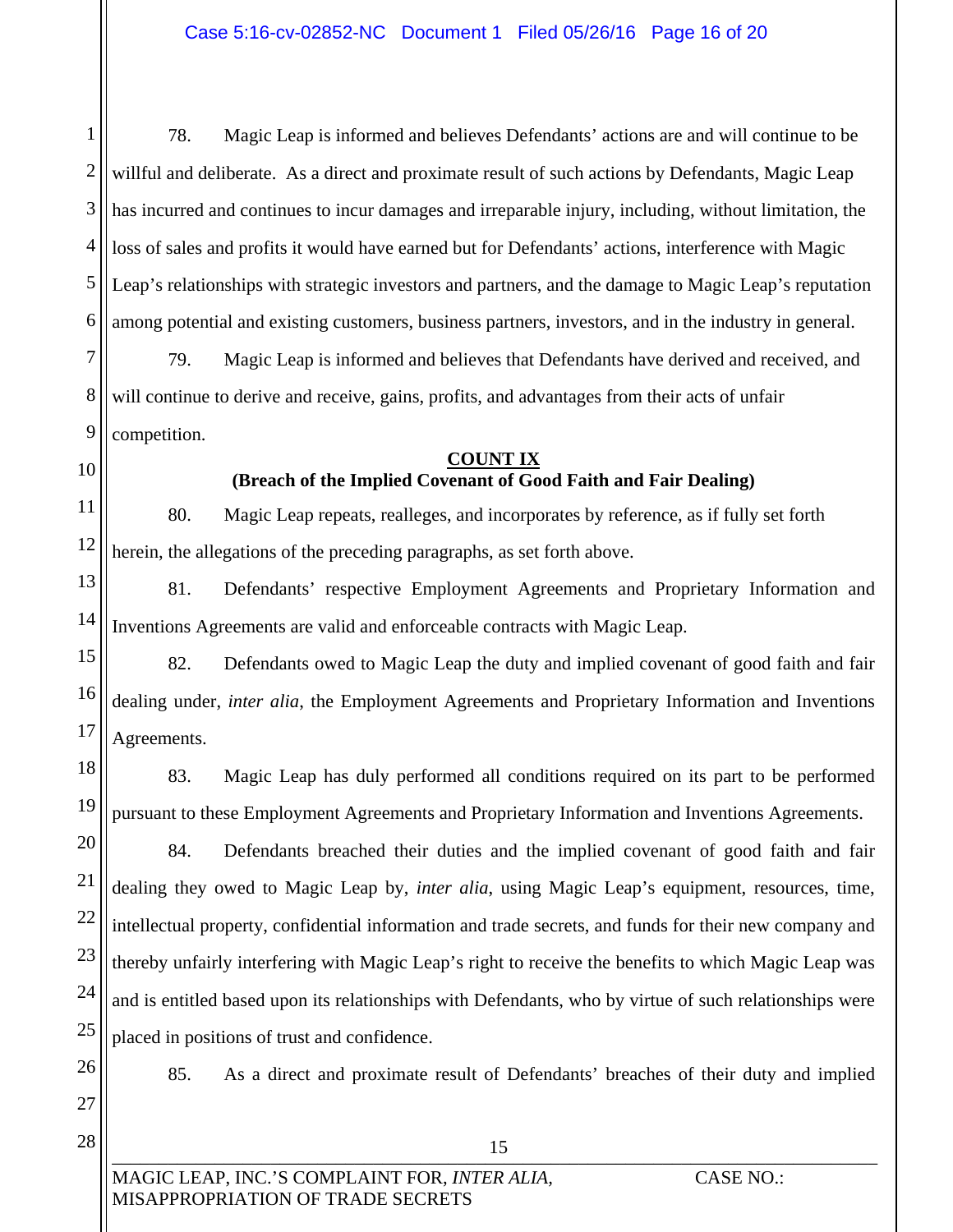1 2 3 4 covenant of good faith and fair dealing owed to Magic Leap, Magic Leap has incurred and continues to incur damages and irreparable injury, including without limitation, the loss of sales and profits it would have earned but for Defendants' actions, and damage to Magic Leap's reputation among potential and existing customers, business partners, investors, and in the industry in general.

#### **COUNT X (Conversion)**

86. Magic Leap repeats, realleges, and incorporates by reference, as if fully set forth herein, the allegations of the preceding paragraphs, as set forth above.

9 10 87. Pursuant to Defendants' respective Employment Agreements and Proprietary Information and Inventions Agreements, Defendants were and continue to be prohibited from engaging in any activities that materially conflict with their obligations to Magic Leap.

88. At all relevant times herein, Magic Leap was and remains the owner of the equipment, resources, funds, time and labor of its employees, good will and intellectual property rights, which Defendants have willfully used, misappropriated, disclosed or in relation to which Defendants have committed other wrongful acts as alleged herein.

89. Defendants converted, and/or will continue to convert, Magic Leap's property, including equipment, resources, funds, time and labor of its employees, good will and intellectual property rights, for Defendants' own use and financial gain and without authorization and/or consent from Magic Leap, and in violation of their contractual prohibitions against engaging in activities that materially conflict with their obligations to Magic Leap.

90. As a direct and proximate result of Defendants' conversion of Magic Leap's property, Magic Leap has incurred and continues to incur damages and irreparable injury, including without limitation, lost value, loss of sales and profits it would have earned but for Defendants' actions, and damage to Magic Leap's reputation among potential and existing customers, business partners, investors, and in the industry in general.

 $10$ 

16

5

6

7

8

MAGIC LEAP, INC.'S COMPLAINT FOR, *INTER ALIA*, CASE NO.: MISAPPROPRIATION OF TRADE SECRETS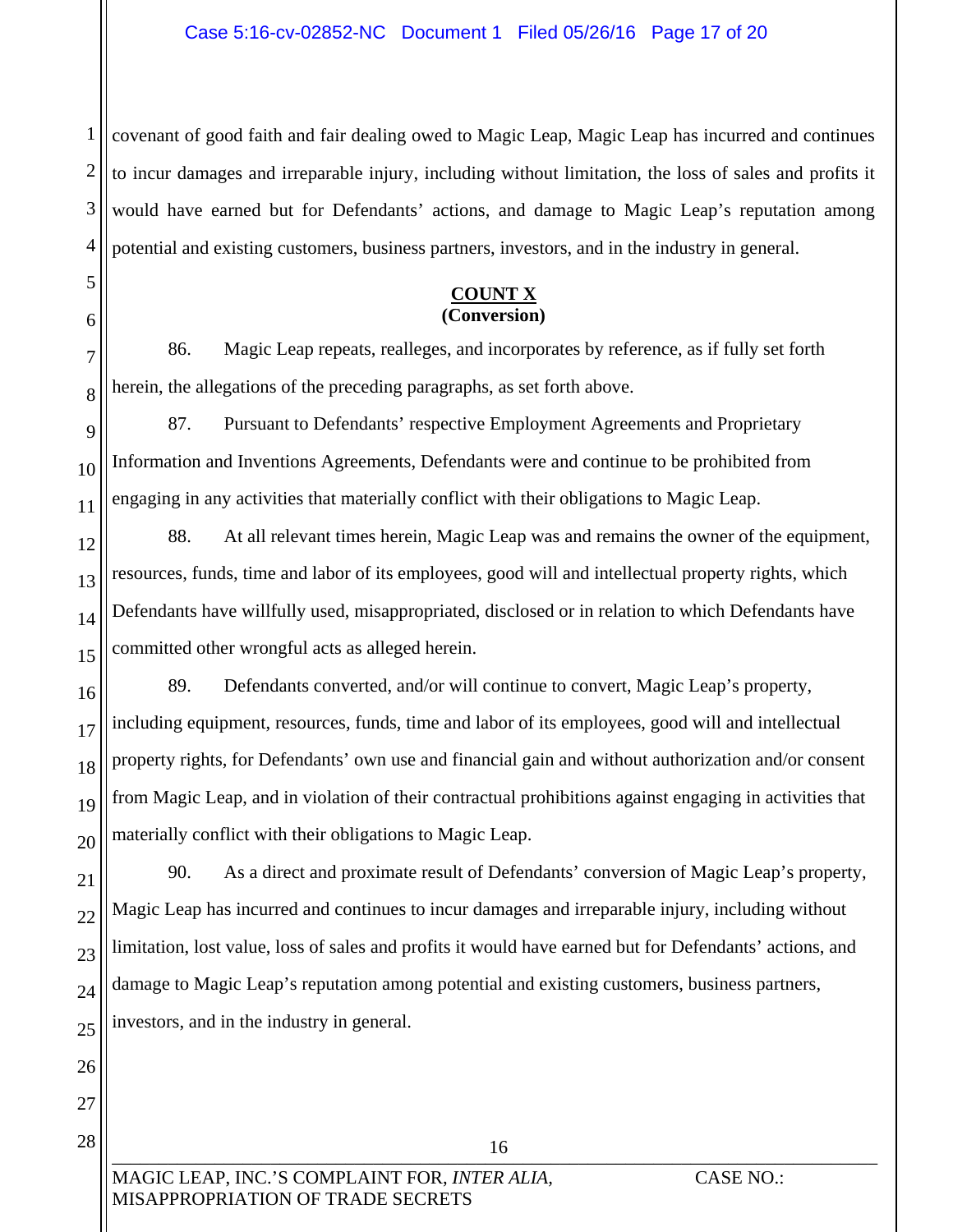#### **PRAYER FOR RELIEF**

|                | <b>PRAYER FOR RELIEF</b>                                                                               |                                                                                    |  |
|----------------|--------------------------------------------------------------------------------------------------------|------------------------------------------------------------------------------------|--|
| $\overline{2}$ | WHEREFORE, Magic Leap prays for judgment and relief as follows:                                        |                                                                                    |  |
| 3              | Judgment in Magic Leap's favor that:<br>A.                                                             |                                                                                    |  |
| 4              |                                                                                                        | 1.<br>Defendants have wrongfully misappropriated or used Magic Leap's Proprietary  |  |
| 5              |                                                                                                        | Technologies.                                                                      |  |
| 6              |                                                                                                        | 2.<br>Kaehler wrongfully aided and abetted in misappropriating Magic Leap's        |  |
| 7              |                                                                                                        | Proprietary Technologies.                                                          |  |
| 8              |                                                                                                        | 3.<br>Defendants breached their respective Employment Agreements and Proprietary   |  |
| 9              |                                                                                                        | Information and Inventions Agreements.                                             |  |
| 10             |                                                                                                        | Bradski breached his fiduciary duty and duty of loyalty to Magic Leap.<br>4.       |  |
| 11             |                                                                                                        | 5.<br>Defendants have tortiously interfered with Magic Leap's prospective economic |  |
| 12             |                                                                                                        | advantage.                                                                         |  |
| 13             |                                                                                                        | Defendants engaged in unfair competition.<br>6.                                    |  |
| 14             |                                                                                                        | Defendants breached the implied covenant of good faith and fair dealing.<br>7.     |  |
| 15             |                                                                                                        | 8.<br>Defendants improperly converted Magic Leap's property.                       |  |
| 16             | <b>B.</b><br>Temporary, preliminary and permanent injunctive relief enjoining Defendants from:         |                                                                                    |  |
| 17             |                                                                                                        | 1.<br>Misappropriating and aiding and abetting in the misappropriation of Magic    |  |
| 18             |                                                                                                        | Leap's Proprietary Technologies.                                                   |  |
| 19             |                                                                                                        | 2.<br>Violating the terms of their respective Employment Agreements and            |  |
| 20             |                                                                                                        | Proprietary Information and Inventions Agreements.                                 |  |
| 21             |                                                                                                        | 3.<br>Maintaining – and, correspondingly, requiring Defendants to promptly deliver |  |
| 22             |                                                                                                        | and turn over to Magic Leap – any and all property of Magic Leap which are in      |  |
| 23             |                                                                                                        | Defendants' possession, custody or control.                                        |  |
| 24             | C.                                                                                                     | Compensatory damages.                                                              |  |
| 25             | Punitive and/or exemplary damages.<br>D.                                                               |                                                                                    |  |
| 26             | Attorney's fees.<br>E.                                                                                 |                                                                                    |  |
| 27             | F.<br>Interests and costs.                                                                             |                                                                                    |  |
| 28             |                                                                                                        | 17                                                                                 |  |
|                | MAGIC LEAP, INC.'S COMPLAINT FOR, INTER ALIA,<br><b>CASE NO.:</b><br>MISAPPROPRIATION OF TRADE SECRETS |                                                                                    |  |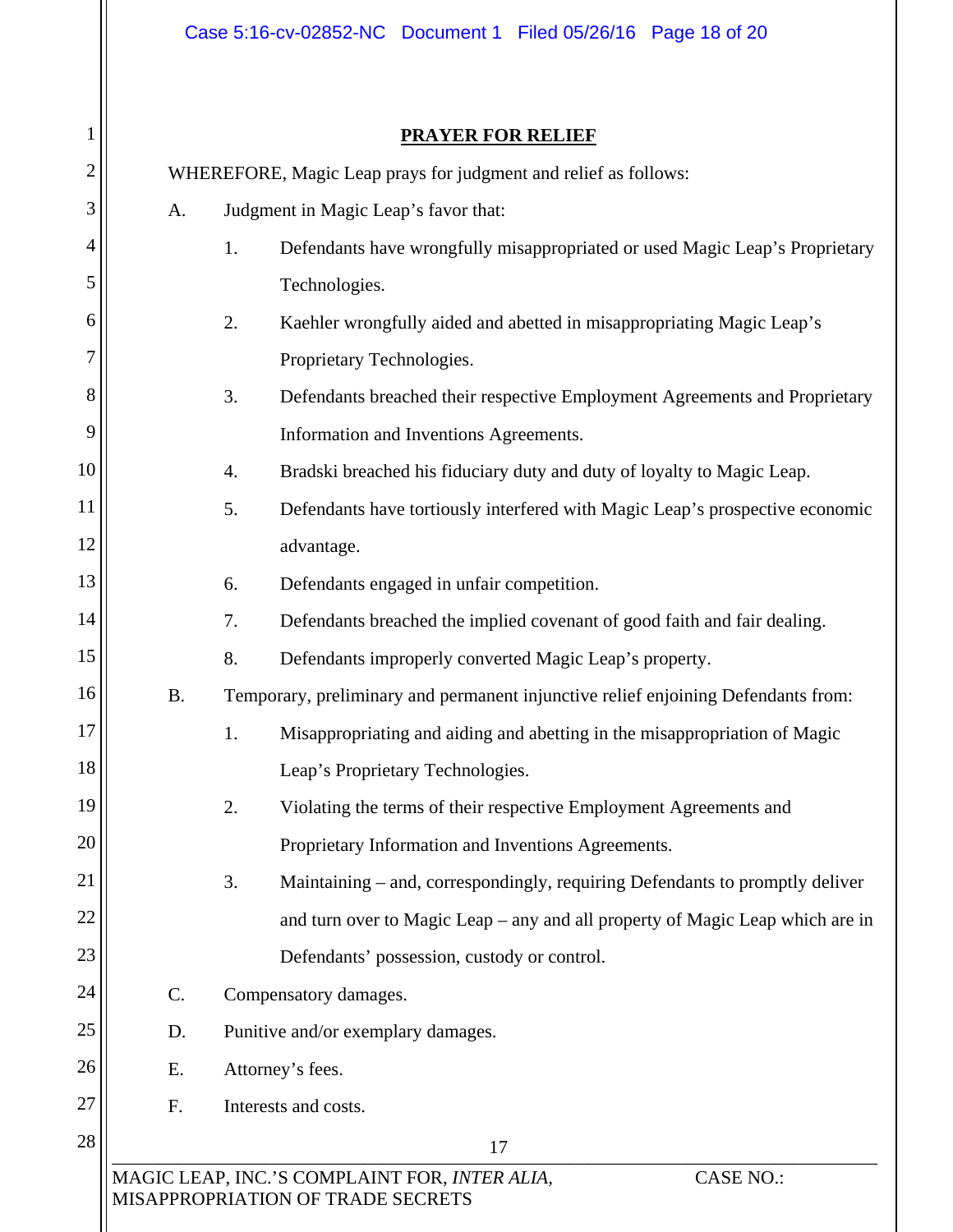| $\mathbf 1$    | G.<br>Such further and other relief as the Court may deem proper and just.                             |  |                                                     |
|----------------|--------------------------------------------------------------------------------------------------------|--|-----------------------------------------------------|
| $\overline{2}$ |                                                                                                        |  |                                                     |
| 3              |                                                                                                        |  | Respectfully submitted,                             |
| $\overline{4}$ |                                                                                                        |  |                                                     |
| 5              | Dated: May 26, 2016                                                                                    |  | By: /s/ Lisa Kobialka                               |
| 6              |                                                                                                        |  | Paul J. Andre<br>Lisa Kobialka                      |
| 7              |                                                                                                        |  | <b>KRAMER LEVIN NAFTALIS</b><br>& FRANKEL LLP       |
| 8              |                                                                                                        |  | 990 Marsh Road<br>Menlo Park, CA 94025              |
| 9<br>10        |                                                                                                        |  | Telephone: (650) 752-1700                           |
| 11             |                                                                                                        |  | Facsimile: (650) 752-1800<br>pandre@kramerlevin.com |
| 12             |                                                                                                        |  | lkobialka@kramerlevin.com                           |
| 13             |                                                                                                        |  | Attorneys for Plaintiff<br>MAGIC LEAP, INC.         |
| 14             |                                                                                                        |  |                                                     |
| 15             |                                                                                                        |  |                                                     |
| 16             |                                                                                                        |  |                                                     |
| 17             |                                                                                                        |  |                                                     |
| 18             |                                                                                                        |  |                                                     |
| 19             |                                                                                                        |  |                                                     |
| 20             |                                                                                                        |  |                                                     |
| 21             |                                                                                                        |  |                                                     |
| 22             |                                                                                                        |  |                                                     |
| 23             |                                                                                                        |  |                                                     |
| 24             |                                                                                                        |  |                                                     |
| 25             |                                                                                                        |  |                                                     |
| 26             |                                                                                                        |  |                                                     |
| 27             |                                                                                                        |  |                                                     |
| 28             |                                                                                                        |  | 18                                                  |
|                | MAGIC LEAP, INC.'S COMPLAINT FOR, INTER ALIA,<br><b>CASE NO.:</b><br>MISAPPROPRIATION OF TRADE SECRETS |  |                                                     |